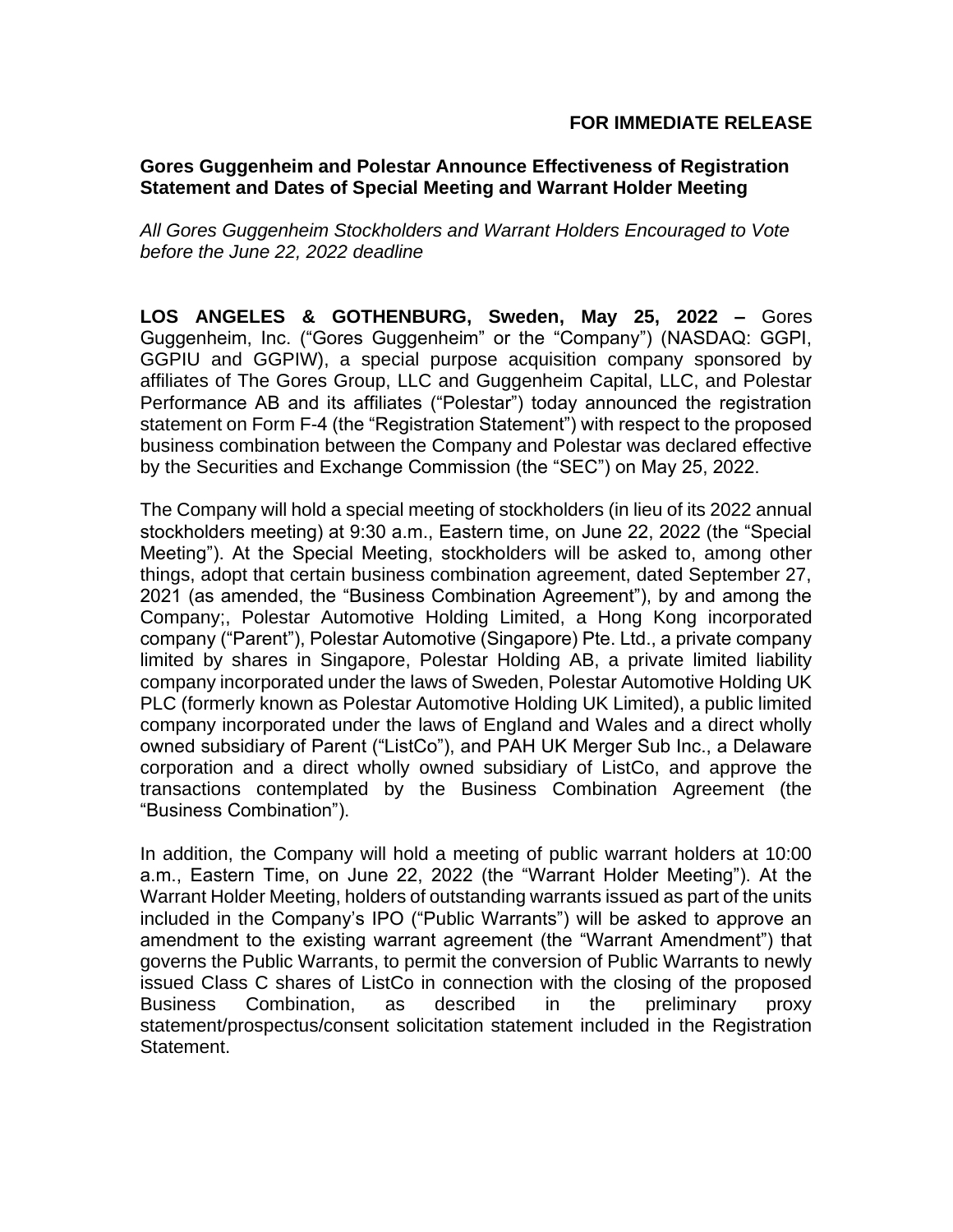The Company has separately filed with the SEC a definitive proxy statement relating to the proposed Business Combination. The definitive proxy statement contains important information about the Business Combination. Every stockholder's and warrant holder's vote is important, regardless of the number of shares or warrants held, and all stockholders and warrant holders are strongly encouraged to vote as soon as possible in advance of the Special Meeting and Warrant Holder Meeting.

The Company's Board of Directors unanimously recommends that its stockholders and warrant holders vote "FOR" the adoption of the Business Combination Agreement and approval of the proposed Business Combination and "FOR" the approval of the Warrant Amendment.

# **About Gores Guggenheim, Inc.**

Gores Guggenheim, Inc. (Nasdaq: GGPI, GGPIW, and GGPIU) is a special purpose acquisition company sponsored by an affiliate of The Gores Group, LLC, founded by Alec Gores, and by an affiliate of Guggenheim Capital, LLC. Gores Guggenheim completed its initial public offering in April 2021, raising approximately USD 800 million in cash proceeds for the purpose of effecting a merger, capital stock exchange, asset acquisition, stock purchase, reorganization or similar business combination with one or more businesses. Gores Guggenheim's strategy is to identify and complete business combinations with market leading companies with strong equity stories that will benefit from the growth capital of the public equity markets and be enhanced by the experience and expertise of Gores' and Guggenheim's long history and track record of investing in and operating businesses.

## **About Polestar**

Polestar was established as a new, standalone Swedish premium electric vehicle manufacturer in Polestar was established as a new, standalone Swedish premium electric vehicle manufacturer in 2017. Founded by Volvo Car AB (publ) (together with its subsidiaries, "Volvo Cars") and Zhejiang Geely Holding Group Co., Ltd ("Geely"), Polestar enjoys specific technological and engineering synergies with Volvo Cars and benefits from significant economies of scale as a result.

Polestar is headquartered in Gothenburg, Sweden, and its vehicles are currently available and on the road in markets across Europe, North America, China and Asia Pacific. By 2023, the company plans that its cars will be available in an aggregate of 30 markets. Polestar cars are currently manufactured in two facilities in China, with additional future manufacturing planned in the USA.

In September 2021, Polestar announced its intention to list as a public company on the Nasdaq in a business combination agreement with Gores Guggenheim, Inc. Full information on this definitive agreement can be found [here.](https://media.polestar.com/global/en/media/pressreleases/638625)

Polestar has produced two electric performance cars. The Polestar 1 was built between 2019 and 2021 as a low-volume electric performance hybrid GT with a carbon fibre body, 609 hp, 1,000 Nm and an electric-only range of 124 km (WLTP) – the longest of any hybrid car in the world.

The Polestar 2 electric performance fastback is the company's first fully electric, high volume car. The Polestar 2 model range includes three variants with a combination of long- and standard range batteries as large as 78 kWh, and dual- and single-motor powertrains with as much as 300 kW / 408 hp and 660 Nm.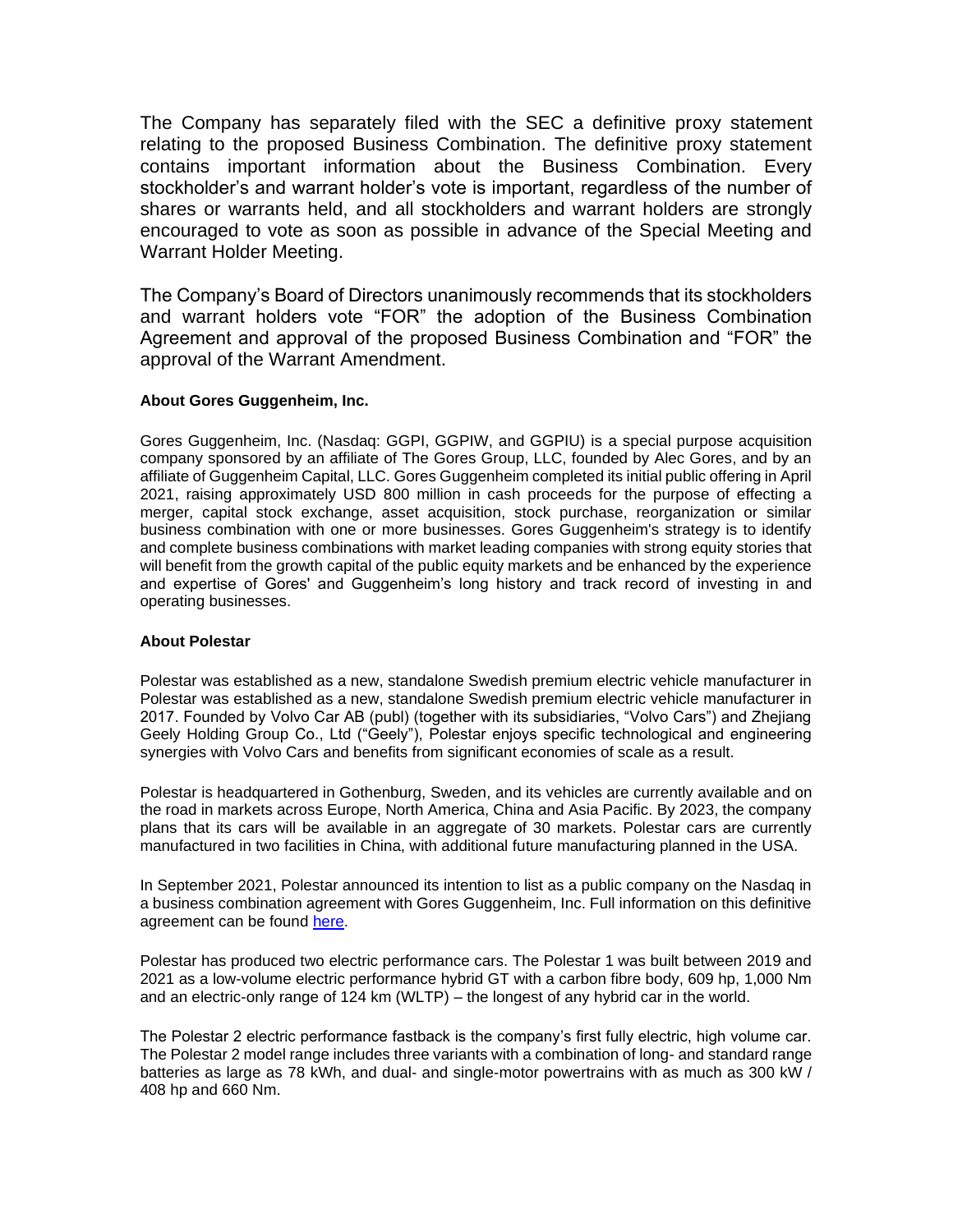From 2022, Polestar plans to launch one new electric vehicle per year, starting with Polestar 3 – the company's first electric performance SUV. Polestar 4 is expected to follow in 2023, a smaller electric performance SUV coupe.

In 2024, the Polestar 5 electric performance 4-door GT is planned to be launched as the production evolution of Polestar Precept – the manifesto concept car that Polestar released in 2020 that showcases the brand's future vision in terms of design, technology, and sustainability. As the company seeks to reduce its climate impact with every new model, Polestar aims to produce a truly climate-neutral car by 2030.

In early March 2022, Polestar revealed its second concept car, the Polestar  $O<sub>2</sub>$  electric performance roadster. Polestar  $O<sub>2</sub>$  builds on the design, technology and sustainability ambitions laid out by Precept and showcases the brand's vision for future sports cars. The hard-top convertible presents an evolution of the unique design language first shown by Precept and emphasizes a dynamic driving experience. The concept further develops the focus on sustainability and technology, aiming towards greater circularity.

# **Additional Information about the Transactions and Where to Find It**

In connection with the proposed Business Combination, (a) ListCo has filed with the SEC a registration statement on Form F-4 containing a proxy statement of the Company and a prospectus, which the SEC declared effective on May 25, 2022 and (b) the Company has filed a definitive proxy statement relating to the proposed Business Combination (the "Definitive Proxy Statement") and will mail the Definitive Proxy Statement and other relevant materials to its stockholders and warrant holders, each as of May 18, 2022, the record date established for voting on the proposed Business Combination and the other matters to be voted upon at the Special Meeting and Warrant Holder Meeting. The Definitive Proxy Statement contains important information about the proposed Business Combination and the other matters to be voted upon at the meetings of the Company's stockholders and warrant holders. This press release does not contain all the information that should be considered concerning the proposed Business Combination and is not intended to form the basis of any investment decision or any other decision in respect of the proposed Business Combination. Before making any voting or other investment decisions, securityholders of the Company and other interested persons are advised to read the Definitive Proxy Statement and other documents filed or to be filed in connection with the proposed Business Combination, as these materials will contain important information about the Company, Polestar, ListCo and the proposed Business Combination. Stockholders will also be able to obtain copies of the Definitive Proxy Statement and other documents filed with the SEC, without charge, once available, at the SEC's website at www.sec.gov, or by directing a request to: Gores Guggenheim, Inc., 6260 Lookout Rd., Boulder, CO 80301, attention: Jennifer Kwon Chou.

INVESTMENT IN ANY SECURITIES DESCRIBED HEREIN HAS NOT BEEN APPROVED OR DISAPPROVED BY THE SEC OR ANY OTHER REGULATORY AUTHORITY NOR HAS ANY AUTHORITY PASSED UPON OR ENDORSED THE MERITS OF THE OFFERING OR THE ACCURACY OR ADEQUACY OF THE INFORMATION CONTAINED HEREIN. ANY REPRESENTATION TO THE CONTRARY IS A CRIMINAL OFFENSE.

## **Participants in Solicitation**

The Company and its directors and executive officers may be deemed participants in the solicitation of proxies from the Company's stockholders with respect to the proposed Business Combination. A list of the names of those directors and executive officers and a description of their interests in the Company is set forth in the Company's filings with the SEC (including the Company's final prospectus related to its initial public offering (File No. 333-253338) declared effective by the SEC on March 22, 2021), and are available free of charge at the SEC's web site at www.sec.gov, or by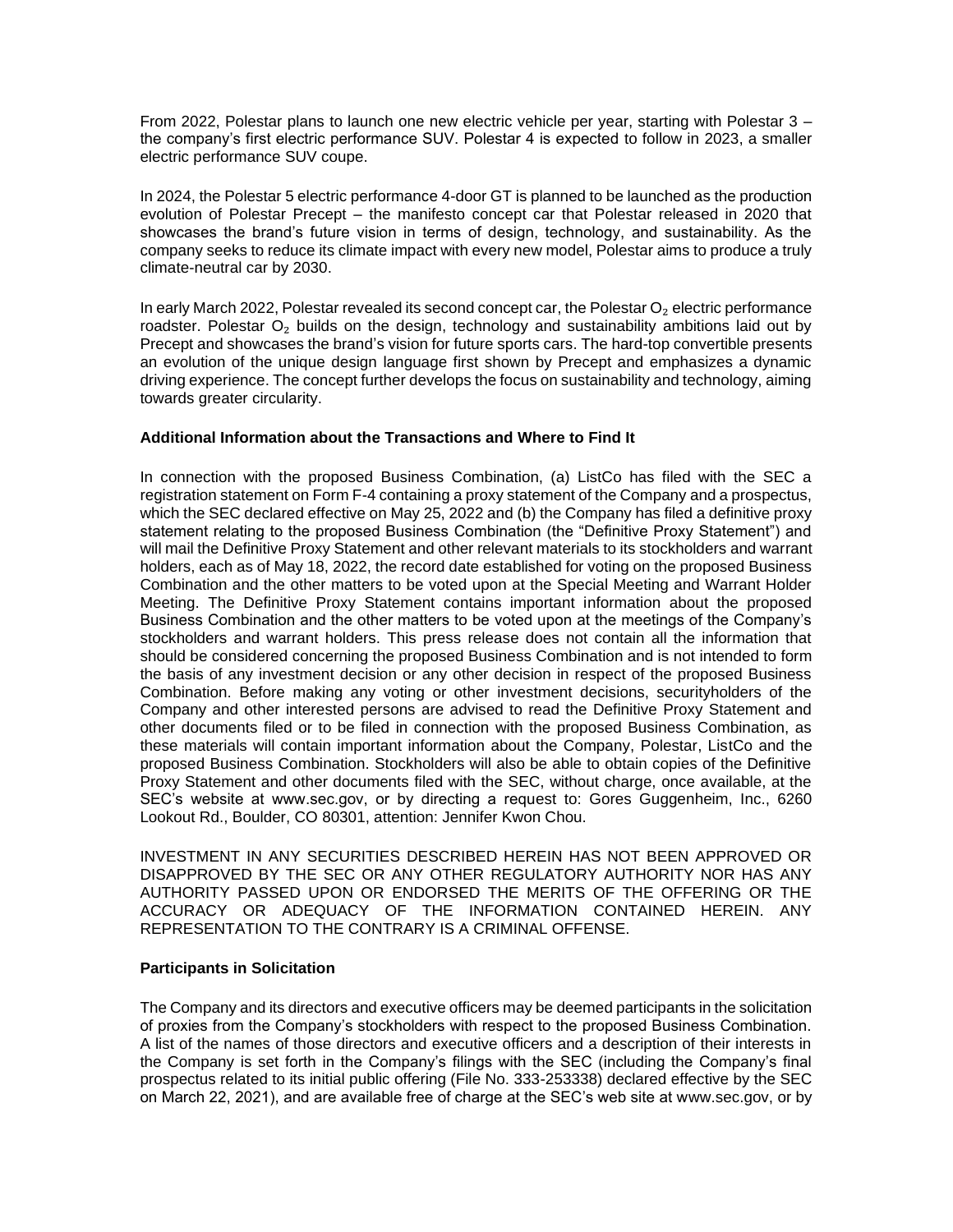directing a request to Gores Guggenheim, Inc., 6260 Lookout Rd., Boulder, CO 80301, attention: Jennifer Kwon Chou. Additional information regarding the interests of such participants is contained in the Definitive Proxy Statement.

Polestar and ListCo, and certain of their directors and executive officers may also be deemed to be participants in the solicitation of proxies from the stockholders of the Company in connection with the proposed Business Combination. A list of the names of such directors and executive officers and information regarding their interests in the proposed Business Combination is included in the Definitive Proxy Statement.

## **Forward-Looking Statements**

This press release contains certain statements which may be considered "forward-looking statements" as defined in the Private Securities Litigation Reform Act of 1995. Forward-looking statements generally relate to future events or the future financial or operating performance of the Company and Polestar. For example, projections of future revenue, volumes and other metrics are forward-looking statements. In some cases, you can identify forward-looking statements by terminology such as "may", "should", "expect", "intend", "will", "estimate", "anticipate", "believe", "predict", "potential", "forecast", "plan", "seek", "future", "propose" or "continue", or the negatives of these terms or variations of them or similar terminology. Such forward-looking statements are subject to risks, uncertainties, and other factors which could cause actual results to differ materially from those expressed or implied by such forward looking statements.

These forward-looking statements are based upon estimates and assumptions that, while considered reasonable by the Company and its management, and Polestar and its management, as the case may be, are inherently uncertain. Factors that may cause actual results to differ materially from current expectations include, but are not limited to: (a) the occurrence of any event, change or other circumstances that could give rise to the termination of definitive agreements with respect to proposed Business Combination; (b) the outcome of any legal proceedings that may be instituted against the Company, the combined company or others following the announcement of the proposed Business Combination and any definitive agreements with respect thereto; (c) the inability to complete the proposed Business Combination due to the failure to obtain approval of the stockholders of the Company, to obtain financing to complete the proposed Business Combination or to satisfy other conditions to Closing; (d) changes to the proposed structure of the proposed Business Combination that may be required or appropriate as a result of applicable laws or regulations or as a condition to obtaining regulatory approval of the proposed Business Combination; (e) the ability to meet stock exchange listing standards following the consummation of the proposed Business Combination; (f) the risk that the proposed Business Combination disrupts current plans and operations of Polestar as a result of the announcement and consummation of the proposed Business Combination; (g) the ability to recognize the anticipated benefits of the proposed Business Combination, which may be affected by, among other things, competition, the ability of the combined company to grow and manage growth profitably, maintain relationships with customers and suppliers and retain its management and key employees; (h) costs related to the proposed Business Combination; (i) risks associated with changes in applicable laws or regulations and Polestar's international operations; (j) the possibility that Polestar or the combined company may be adversely affected by other economic, business, and/or competitive factors; (k) Polestar's estimates of expenses and profitability; (l) Polestar's ability to maintain agreements or partnerships with its strategic partners Volvo Cars and Geely and to develop new agreements or partnerships; (m) Polestar's ability to maintain relationships with its existing suppliers and strategic partners, and source new suppliers for its critical components, and to complete building out its supply chain, while effectively managing the risks due to such relationships; (n) Polestar's reliance on its partnerships with vehicle charging networks to provide charging solutions for its vehicles and its strategic partners for servicing its vehicles and their integrated software; (o) Polestar's ability to establish its brand and capture additional market share, and the risks associated with negative press or reputational harm, including from lithium-ion battery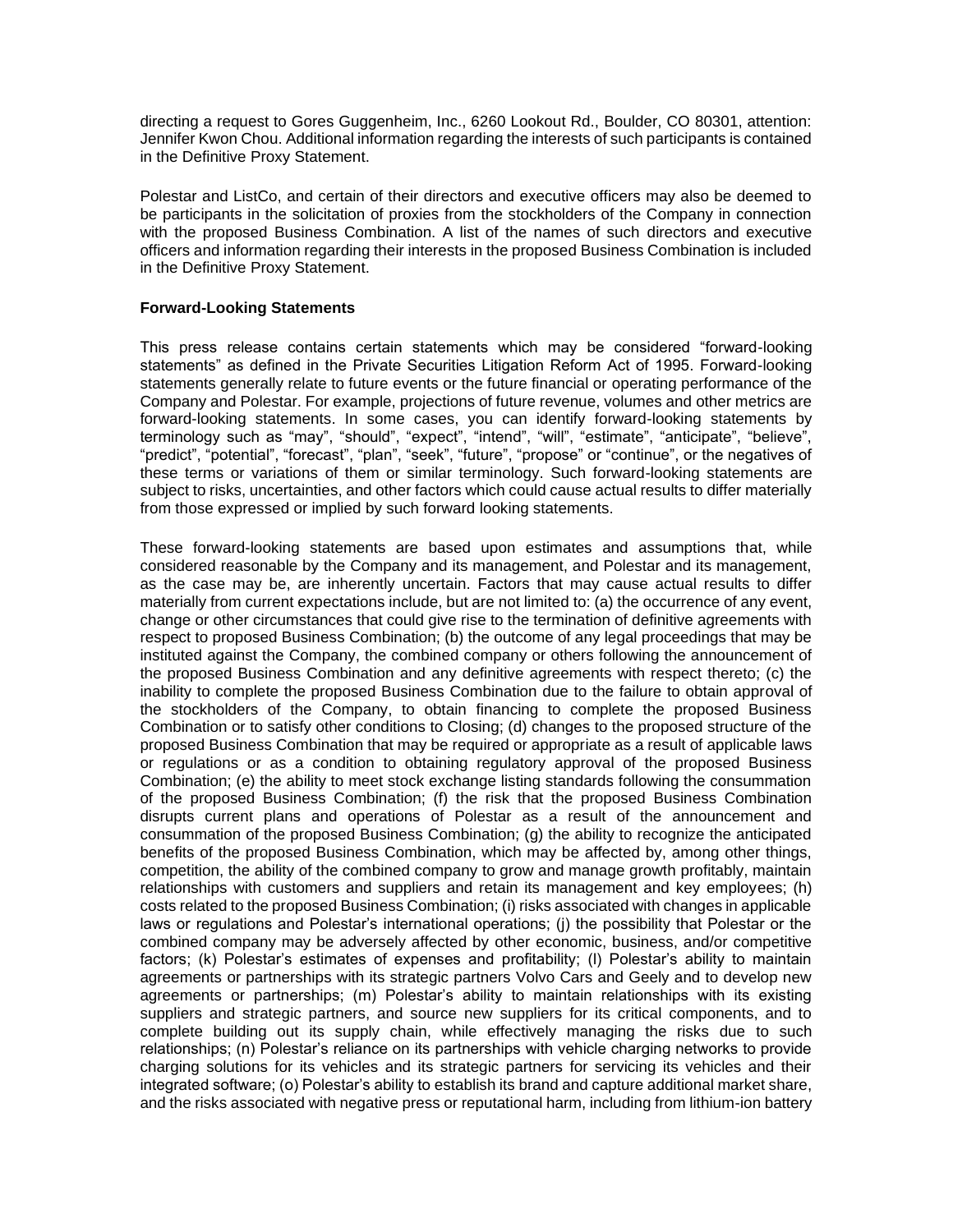cells catching fire or venting smoke; (p) delays in the design, manufacture, launch and financing of Polestar's vehicles and Polestar's reliance on a limited number of vehicle models to generate revenues; (q) Polestar's ability to continuously and rapidly innovate, develop and market new products; (r) risks related to future market adoption of Polestar's offerings; (s) increases in costs, disruption of supply or shortage of materials, in particular for lithium-ion cells or semiconductors; (t) Polestar's reliance on its partners to manufacture vehicles at a high volume, some of which have limited experience in producing electric vehicles, and on the allocation of sufficient production capacity to Polestar by its partners in order for Polestar to be able to increase its vehicle production capacities; (u) risks related to Polestar's distribution model; (v) the effects of competition and the high barriers to entry in the automotive industry, and the pace and depth of electric vehicle adoption generally on Polestar's future business; (w) changes in regulatory requirements, governmental incentives and fuel and energy prices; (x) the impact of the global COVID-19 pandemic, inflation, interest rate changes, the ongoing conflict between Ukraine and Russia, supply chain disruptions and logistical constraints on the Company, Polestar, Polestar's post business combination's projected results of operations, financial performance or other financial metrics, or on any of the foregoing risks; and (y) other risks and uncertainties set forth in the section entitled "Risk Factors" and "Cautionary Note Regarding Forward-Looking Statements" in the Company's final prospectus relating to its initial public offering (File No. 333-253338) declared effective by the SEC on March 22, 2021, and other documents filed, or to be filed, with the SEC by the Company or ListCo, including the Definitive Proxy Statement. There may be additional risks that neither the Company, Polestar nor ListCo presently know or that the Company, Polestar or ListCo currently believe are immaterial that could also cause actual results to differ from those contained in the forward-looking statements. Nothing in this press release should be regarded as a representation by any person that the forward-looking statements set forth herein will be achieved or that any of the contemplated results of such forward-looking statements will be achieved. You should not place undue reliance on forward-looking statements, which speak only as of the date they are made. Neither the Company, Polestar nor ListCo undertakes any duty to update these forward-looking statements.

## **Disclaimer**

This press release relates to the proposed Business Combination. This document does not constitute an offer to sell or exchange, or the solicitation of an offer to buy or exchange, any securities, nor shall there be any sale of securities in any jurisdiction in which such offer, sale or exchange would be unlawful prior to registration or qualification under the securities laws of any such jurisdiction.

#### **Contacts**

For inquiries regarding The Gores Group and affiliates:

Jennifer Kwon Chou Managing Director The Gores Group [jchou@gores.com](mailto:jchou@gores.com)

John Christiansen/Cassandra Bujarski Sard Verbinnen & Co [GoresGroup-SVC@sardverb.com](mailto:GoresGroup-SVC@sardverb.com)

For inquiries regarding Polestar:

Bojana Flint Polestar (Investor Relations) [bojana.flint@polestar.com](mailto:bojana.flint@polestar.com)